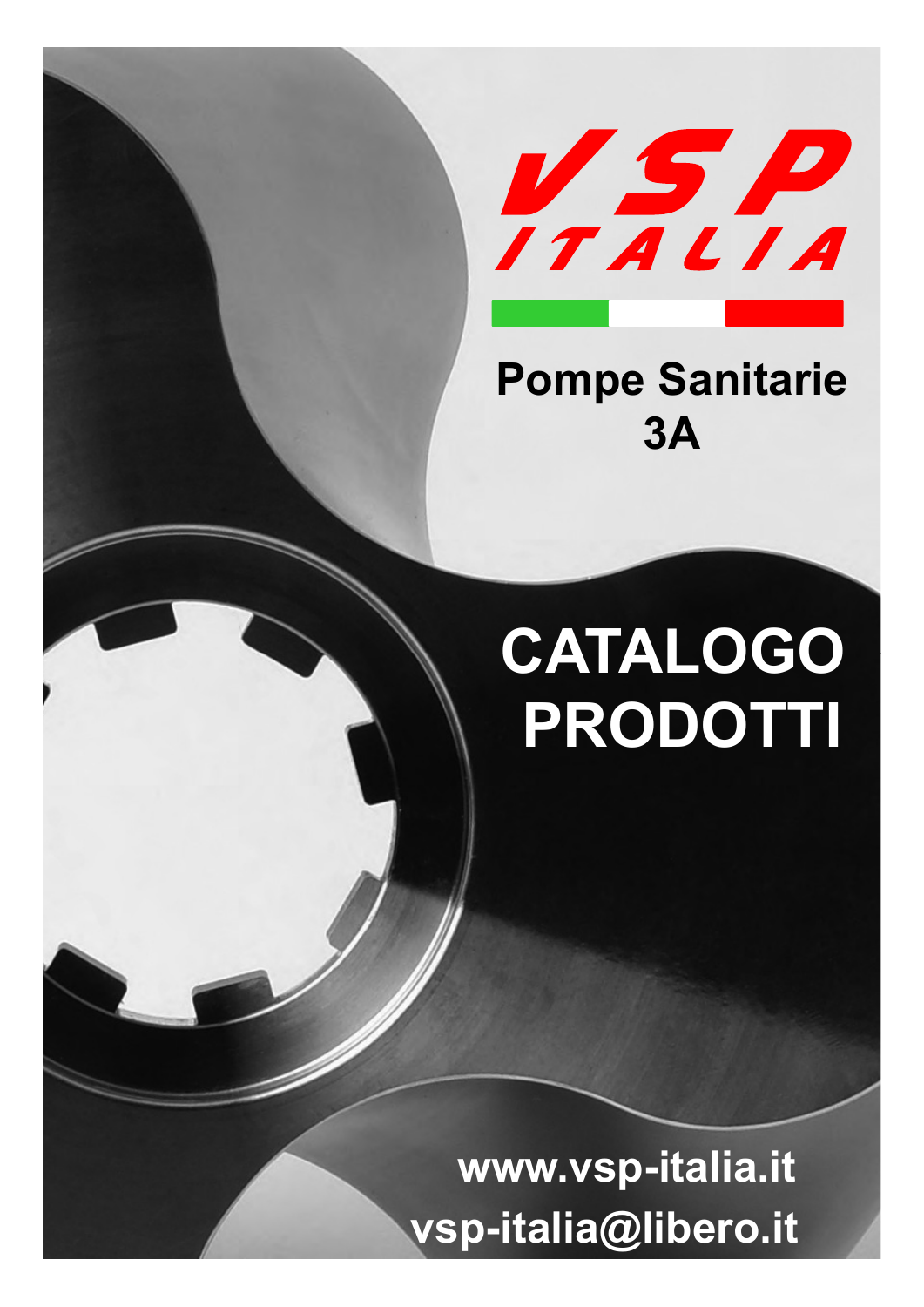



Affidabile ed efficiente, leader nella produzione di prodotti per la gestione dei fluidi, alternativa di alta qualità, costo-efficacia. Fornisce agli utenti finali una consegna veloce e un servizio. Un gamma di prodotti con oltre 17.000 oggetti unici, copre una gamma completa di componenti soggetti ad usura, nonché una varietà di pompe, valvole e attrezzature per serbatoi e per i principali fornitori OEM. Tutti i prodotti sono soggetti al controllo ISO 9001per soddisfare gli standard materiali e di qualità in accordo alle specifiche regionali. Teniamo molto al nostro cliente garantendo un prodotto di alta qualità.

E tutto al prezzo più basso sul mercato.

Personale esperto di esperti e tecnici provenienti da fornitori leader di gestione dei fluidi di tutto il mondo vi aiuteranno a trovare il prodotto giusto al prezzo giusto.



those parts or products or their use.

| <b>Quality</b>      | <b>Speed</b>    | <b>Lowest</b> |                  | <b>Availability Knowledge</b> |
|---------------------|-----------------|---------------|------------------|-------------------------------|
| ISO 9001:2008 &     | Next Day        | <b>Price</b>  | <b>Extensive</b> | Experts in the                |
| <b>3A Certified</b> | <b>Delivery</b> | Guaranteed    | <b>Product</b>   | field                         |
|                     |                 |               | Inventory        |                               |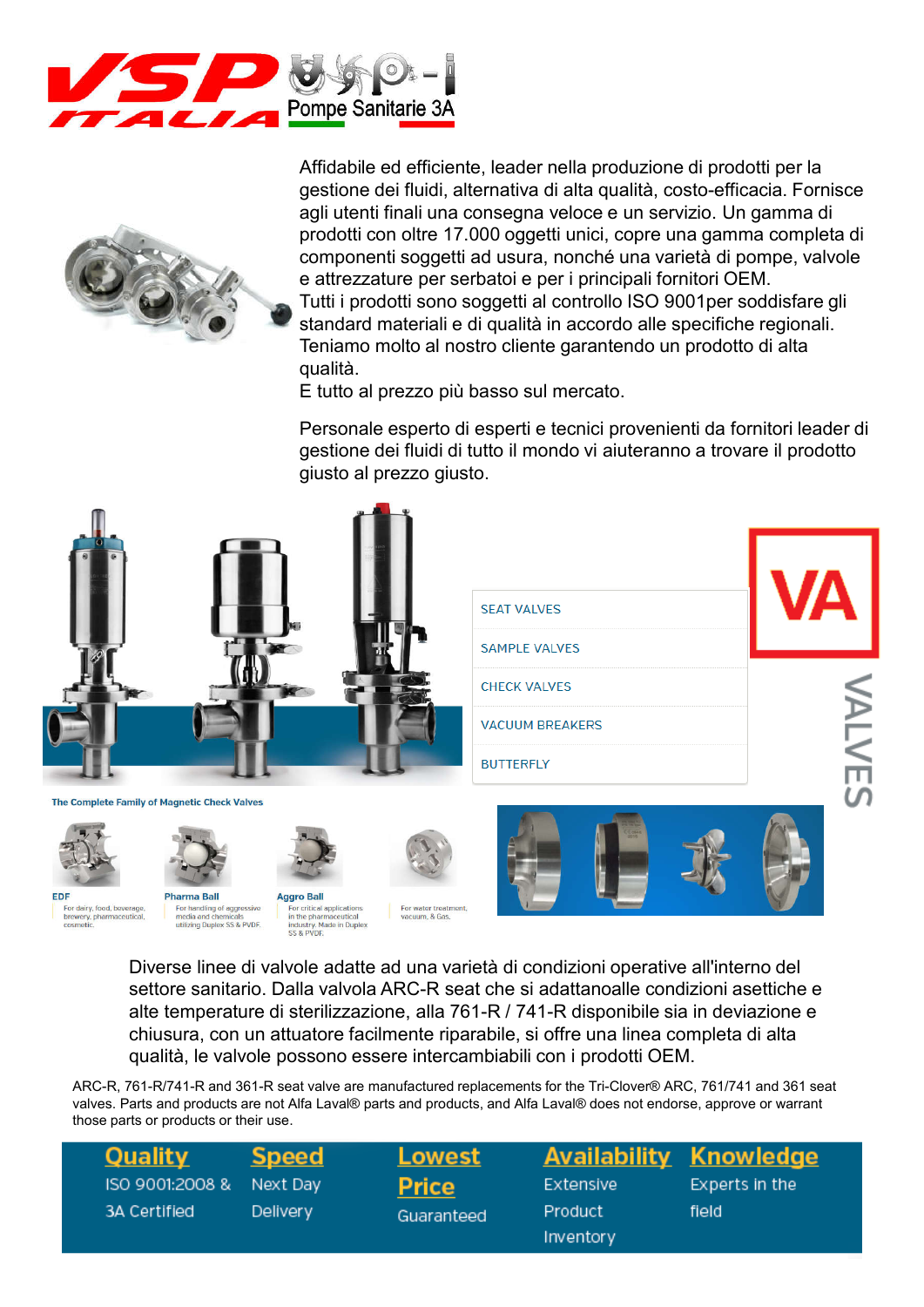

Una linea di attrezzature da serbatoio dotate di componenti di altissima qualità e teste di pulizia. Da passi d 'uomo a oblò, sfere statiche a getti rotanti, offrono una lista completa di parti di ricambio.

**TANK SIGH<br>GLASSE** 

## SUPERIOR SERVICE, SUPPORT & **TECHNICALE XPERTISE**

Scanjet Blo2<br>%" Clip-On >

Scanjet Blo7<br>1%" Clip-On

**Scanjet Blo5** %" Clip-On



**DRINK IN THE QUALITY** DELIVERING THE RIGHT TASTE REQUIRES USING THE RIGHT EQUIPMENT



A Sight Glass with Light

**UIPMENT** 

Scaniet Blo25

f scanjet

Parts and products are not Alfa Laval® parts and products and Alfa Laval® does not endorse, approve or warrant parts or products, or their use

**CLEANING<br>EQUIPMENT**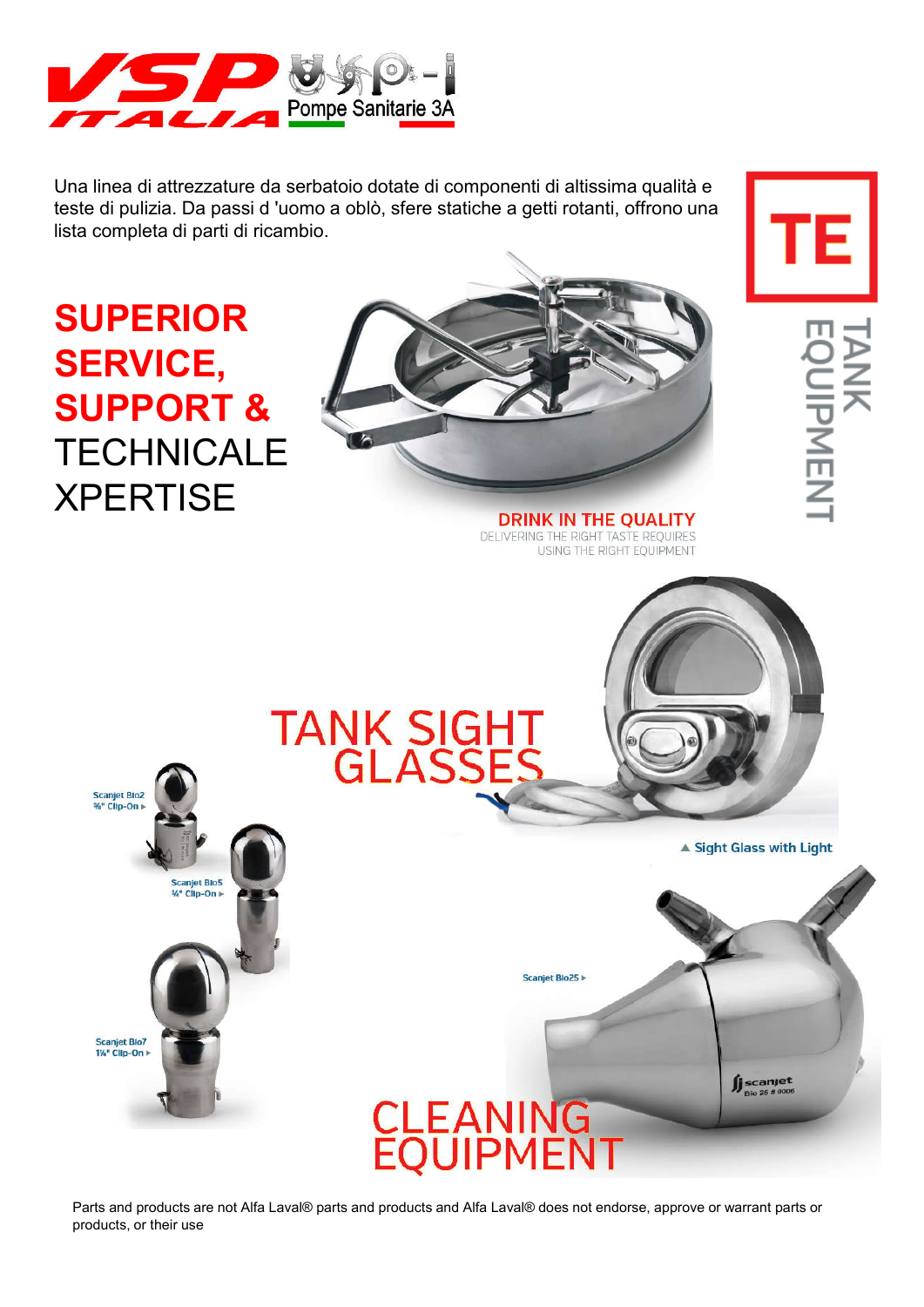



Una vasta gamma di parti di ricambio per i prodotti sanitari di quasi tutti i principali fornitori OEM ", Flowtrend offerte un impressionante line-up di parti di ricambio, in magazzino e pronti per la spedizione in pochi giorni, riducendo i costi, i tempi di inattività e di manutenzione. Una garanzia di qualità incondizionata e ad una frazione del prezzo del prodotto di marca.

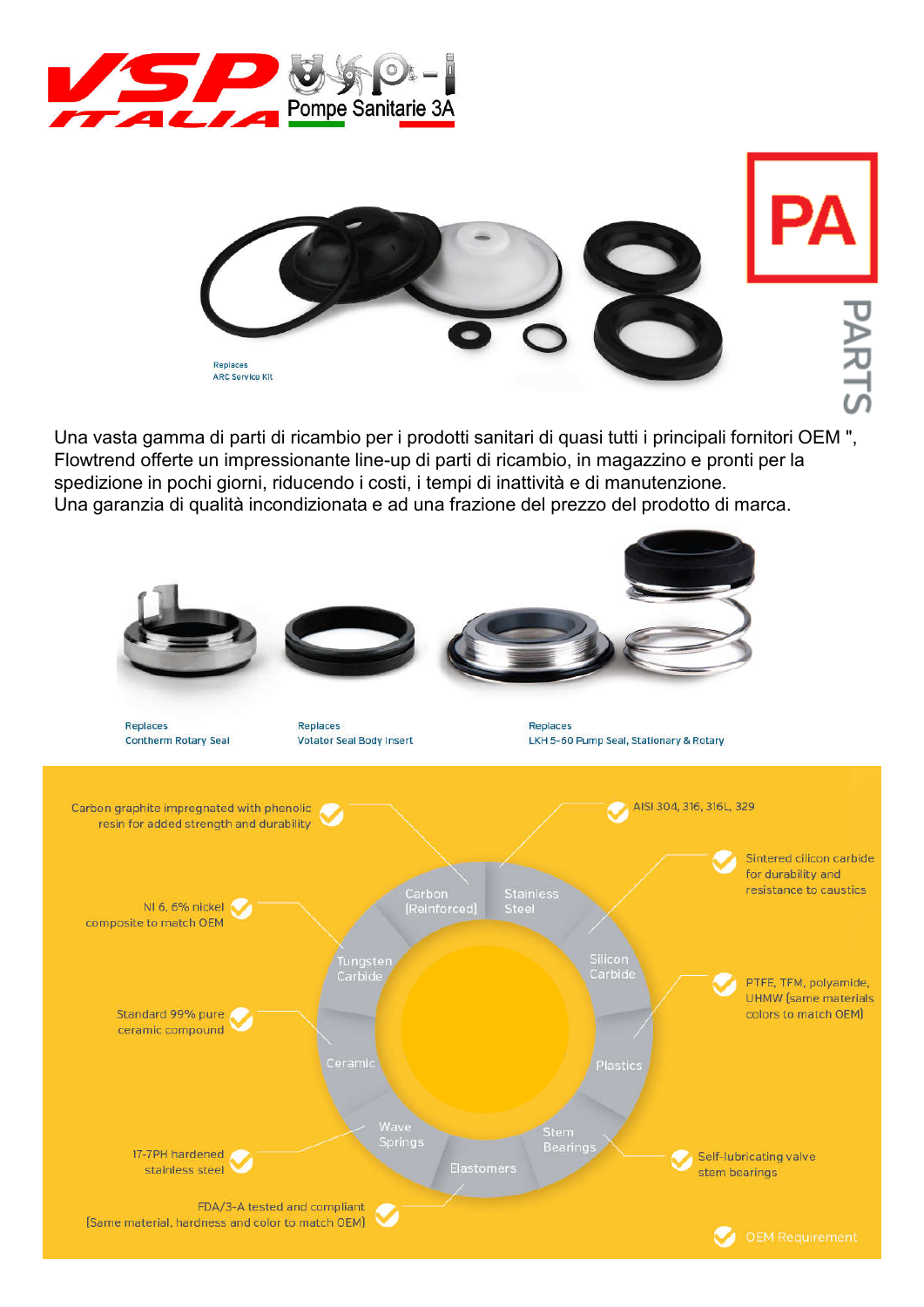

## PRODUCT QUICK REFERENCE LIST

## Tank Equipment

#### MANWAYS

Cone Bottom Manways Oval Manways Pressure Manways Rectangular Manways Round Manways Glass Dome Manways Shadowless Manways **OTHER** Heavy Wall Tank Ferrules Tube Adapter Caps

### Valves

SEAT VALVES ARC/AMO-R Aseptic Seat Valves SRC/SMO-R Seat Valves THROTTLING/REGULATING VALVES SMO-R Regulating Valves SPC-1-R Regulating Valves SAMPLE VALVES 660-R Sample Valves W30-R Sample Valves PE Brewery Sample Valve MISCELLANEOUS VALVES LKB 51A-R/53A-R Butterfly Valves LKLA-R Actuator

LKC-2-R Disc Check Valves GC60-R ARV Air Relief Valves Air Blow Check Valves-R U7000-R CIPable-R Vacuum Breaker

### Installation Equipment

Pipe and Tube Boots

### Replcement Service Kit for Alfa Laval® Tri-Clover® & G&H® Pumps and Valves PUMPS

3EH Kits & Components ALC Service Kits & Components C-Series Service Kits & Components C-Series Stub Shafts, Backplates, Impellers, **Casings** CL Series Seal Kits FM/GM Service Kits & Components GHC-0/00 Service Kits & Components GHC-1,2,3 Service Kits & Components GHP Service Kits & Components GHPD Service Kits & Components HD Series Seals & Components SOLID C Service Kits & Components MR Service Kits & Components LKH Service Kits & Components LKHP Service Kits & Components LKHI Service Kits & Components LKH Multi-Stag Service Kits & Components PR, PRE, PRED Service Kits & Components SRU Service Kits & Components TSR, TSK Service Kits & Components

#### VALVES

100 Series Service Kits & Components 200 Series Service Kits & Components 300 Series Service Kits & Components 300 Series Stems, Bodies, & Components 300 Series Actuator Service Kits & Components 45BY Ball Check Valve Components 600 Series Service Kits & Components 700 Series Service Kits & Components ARC/ARC-SB Service Kits & Components CPM Service Kits & Components Koltek Service Kits, Shutters, & Components LKB Service Kits & Components LKB-F Service Kits & Components LKB-2 Service Kits & Components LKC-2 Service Kits & Components LKLA Service Kits & Components SMP Mix proof Service Kits & Components SPC Service Kits & Components SRC/ARC Actuator Service Kits SRC/SMO Service Kits & Components SSSV Service Kits & Components SSV Service Kits & Components Unique MixProof Service Kits & Components

## Replacement Pump & Valve Service Kit for APV®

## PUMPS

DW Series Service Kits & Components PUMA Series Service Kits & Components R Series Service Kits & Components R Series Bearings, Wear Rings, Lip Seals, Gaskets,etc.

V² Series Service Kits & Components V² Series Back plates, Shafts, Impeller Pins.. W Series Service Kits & Components W+ Series Service Kits & Components WS+ Series Service Kits & Components ZMB, ZMS Series Service Kits & Components VALVES APC 700/800 Service Kits, Springs, & Components DA Mix proof Service Kits & Components DE Mix proof Service Kits & Components DU Mix proof Service Kits & Components D2/3 Service Kits & Components P7 Service Kits & Components RG/RGE Service Kits & Components RUF3 Service Kits & Components S1/S2 Service Kits & Components SD/SDE Service Kits & Components SDT Service Kits & Components SDU Service Kits & Components SV1/SVS1F Service Kits & Components SW4/SWE4 Service Kits & Components SWAPC Service Kits & Components UF/UF31 Service Kits & Components

VRAH Service Kits & Components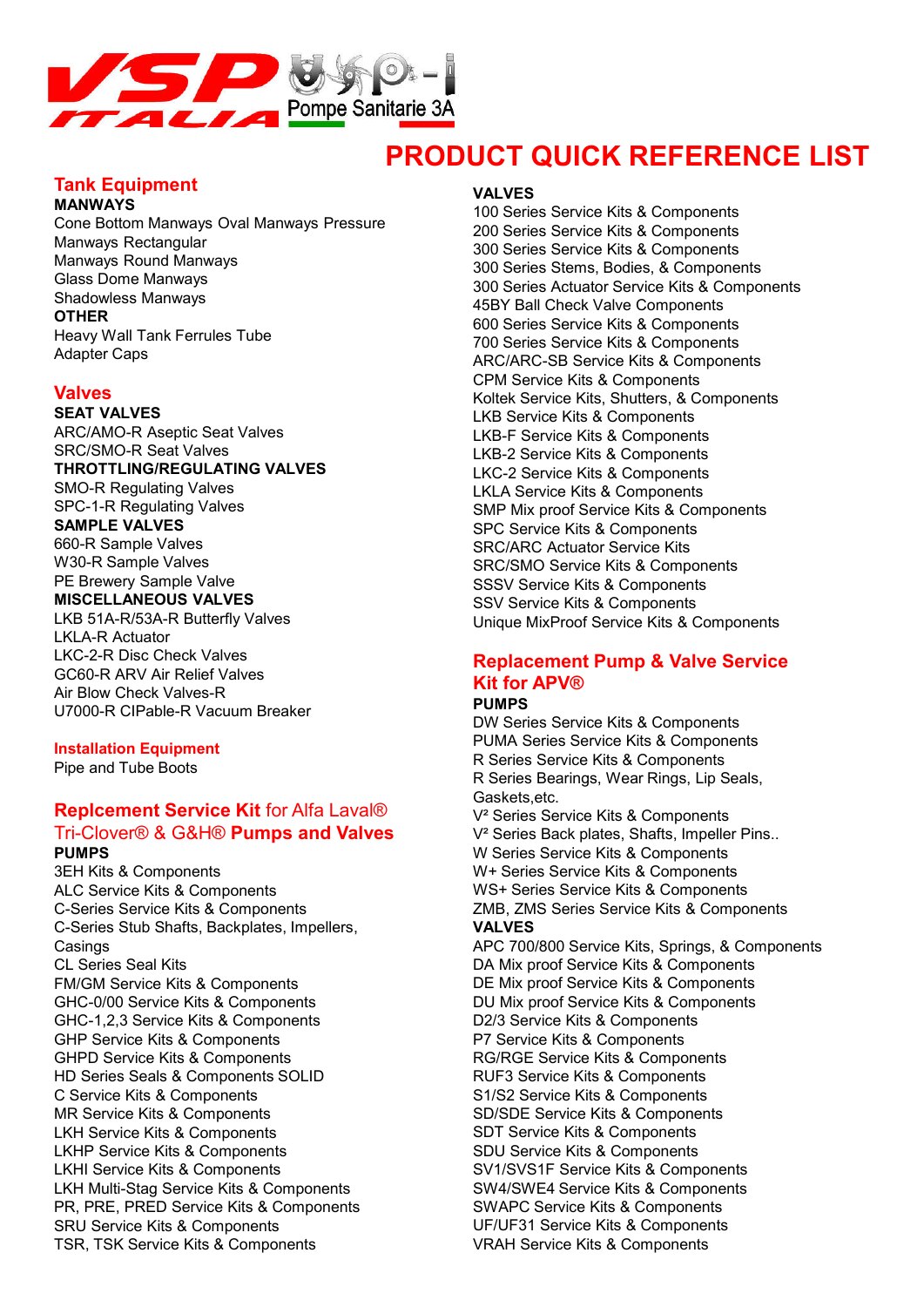

## Replacement Service Kit for APV®

LIQUIVERTER Service Kits & Components **Gaskets** 

## Replacement Service Kit for AMPCO® PUMPS

AC Series Service Kits & Components DC Series Service Kits & Components KC Series Service Kits & Components LC/LD Series Service Kits & Components MC Series Service Kits & Components ZC Series Service Kits & Components

## Replacement Service Kit for Contherm® SSHE

Bearing Caps, Bearing Sleeves, Cap Covers, etc. Gaskets, O-Rings & Other Elastomers Inboard & Thrust Bearing Kits & Components Mechanical Seal Kits & Components Parting Blades (Stainless Steel & Polymer) Roller Bearings, Retaining Rings, & Fastners Rotor End Hold Down Assemblies Springs, Fittings, Lapping Film & Plates

## Replacement Service Kit for LC Thomsen® Pumps

PUMPS

#4, #5, #6, #8 Series Service Kits & Components #4 Series Stub Shafts

## Other Service Kits

Breddo® Liqwifier Seals & Components Definox® Butterfly & Check Valve Components Jensen Pump Service Kits & Components Silverson® Inline Mixers Seals & Components Various Industrial Pump Seals Walker® 500/1000 Gal Blender Seals

## Replacement Service Kit for Waukesha Cherry-Burrell®Pump & Valves PUMPS

200 Series Service Kits & Components C-Series Service Kits & Components C-Series Stub Shafts, Backplates, Followers, etc. Universal I Service Kits & Components Universal II Service Kits & Components Colloid Mill Service Kits & Components VALVES

W61 Old Style Cherry Valve Kits & Components W61/81, 62/82, 63/83 Service Kits & Components W64/84, 65/85, 68/88 Service Kits & Components W71/72/73 Mix Proof Service Kits & Components W91/92 Service kits & Components K67/69 Flowmaster Valve Kits & Components K67/69 Stems Check Balls

## PRODUCT QUICK REFERENCE LIST

## Replacement Service Kit for Sine® Pump PUMPS

MR Series Service Kits & Components MR Scraper Gates MR Lip Seals, Retainers & Casing Gaskets MR Pump Casing Gaskets & O-Rings MR Liners MR Bearings, Fastners, etc.

## Special Products® Service Kits PUMPS

SP-41, 51, & 81 Service Kits & Components

## Replacement Service Kit for Sudmo® VALVES

D365it PMO Mixproof Service Kits & Components D600/620 Mixproof Service Kits & Components D610/630 Mixproof Service Kits & Components D620/624-PMO Cheese Curd Kits & Components D620/624-PMO Mixproof Service Kits &

### **Components**

D640 Mixproof Service Kits & Components D650 Mixproof Service Kits & Components SVP 2000 (Prior Version) Service Kits & **Components** 

SVP 2000 (NEW) Service Kits & Components

## Replacement Service Kit for Tuchenhagen®

## PUMPS

Variflow Series Service Kits & Components VALVES 24/7 Valve Mixproof Service Kits & Components

Type N Service Kits & Component Type U Service Kits & Components Type C Mix proof Service Kits & Components Type K Mix proof Service Kits & Components Type D Mix proof Service Kits & Components Type T Mix proof Service Kits & Components Type B Mix proof Service Kits & Components Type R Mix proof Service Kits & Components Type Y Mix proof Service Kits & Components Type X Service Kits & Components Type W Service Kits & Components Type MO Mix proof Service Kits & Components

## VOTATORS/THERMUTATOR I & II SSHE

Backup Rings, etc. Blades (Stainless Steel, Polymer, PEEK) Dasher Springs, O-Rings, U Cups, Lip Seals, etc. Seal Head/Body Inserts (Carbon & CrOx) Seal Body (Primary & Secondary) Oil Seals, Retaining Rings, etc.